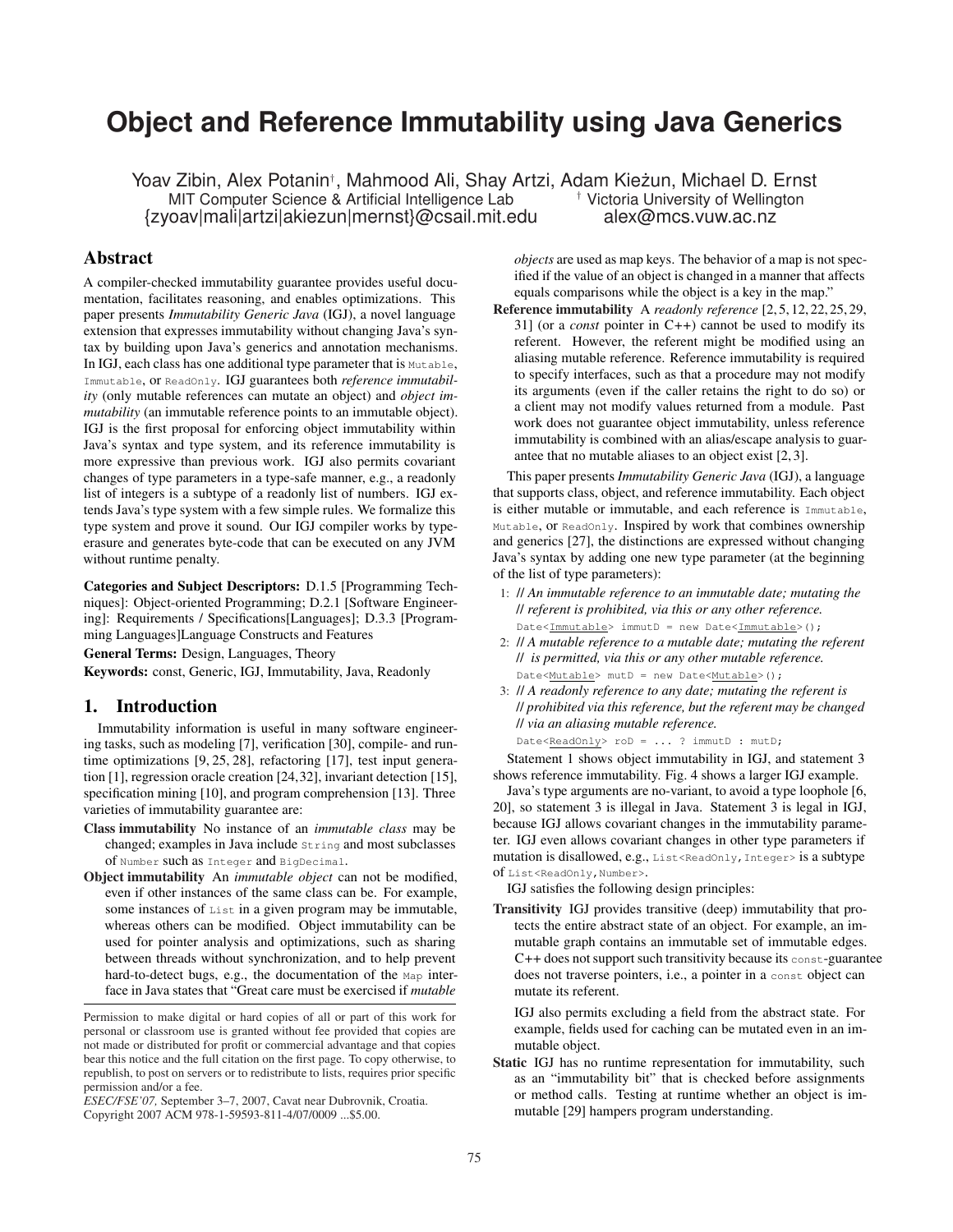

Figure 1: The hierarchy of immutability parameters, which have special meaning when used as the first type argument, as in List<Mutable,T>. (See also Fig. 6 in Sec. 2.4.)

The IGJ compiler works by type-erasure, without any run-time representation of reference or object immutability, which enables executing the resulting code on any JVM without runtime penalty. A similar approach was taken by Generic Java (GJ) [6] that extended Java 1.4. As with GJ, libraries must either be retrofitted with IGJ types, or fully converted to IGJ, before clients can be compiled. IGJ is backward compatible: every legal Java program is a legal IGJ program. Figure 1: The binarity continues of the latter is a single term. For example, the latter is a single continue of the latter is a single continue of the latter is a single continue of the latter is a single continue of the

Polymorphism IGJ abstracts over immutability without code duplication by using generics and a flexible subtype relation. For instance, all the collection classes in C++'s STL have two overloaded versions of iterator, operator[], etc. The underlying problem is the inability to return a reference whose immutability depends on the immutability of this:

const Foo& getFieldFoo() const;

Foo& getFieldFoo();

Simplicity IGJ does not change Java's syntax. A small number of additional typing rules make IGJ more restrictive than Java. On the other hand, IGJ's subtyping rules are more relaxed, allowing covariant changes in a type-safe manner.

The contributions of this paper are: (i) a novel and simple design that naturally fits into Java's generics framework, (ii) an implementation of an IGJ compiler, proving feasibility of the design, and (iii) a formalization of IGJ with a proof of type soundness. Our ideas, though demonstrated using Java, are applicable to any statically typed language with generics, such as  $C_{++}$ ,  $C_{+}$ , and Eiffel.

Outline. The remainder of this paper is organized as follows. Sec. 2 describes the IGJ language, which is compared to previous work in Sec. 3. Sec. 4 discusses case studies of our IGJ implementation, and Sec. 5 formalizes IGJ and gives a proof of soundness. Sec. 6 concludes.

# 2. IGJ language

The first type parameter of a class/interface in IGJ is called the *immutability parameter*. The first type argument of a type in IGJ is called the *immutability argument*, and it can be Mutable, Immutable, or ReadOnly.

# 2.1 Type hierarchy

Fig. 1 depicts the type hierarchy of immutability parameters. The subtyping relation is denoted by  $\preceq$ , e.g., Mutable  $\preceq$  ReadOnly. The classes Mutable, Immutable, and ReadOnly may not be extended, they have no subtype relation with any other types, and they can be used only as the first type argument or as a type bound.

The root of the IGJ type hierarchy (excluding ReadOnly and its descendants) is  $\text{Object} \leq \text{ReadOnly}$ . Fig. 2 depicts the subtype relation for the classes Object and Date.

In Java, all type parameters are no-variant<sup>1</sup> (except when using wildcards, see Sec. 3.2). The subtyping rules for IGJ are more relaxed. IGJ permits covariant changes in the immutability parameter, e.g., Date<Mutable>  $\prec$  Date<ReadOnly>. This satisfies the polymorphism design principle, because a programmer can write



Figure 2: The subtype hierarchy for Object and Date. The classes (in bold) still have an underlying tree structure.

a single method that accepts a reference of any immutability, for example: void print(Date<ReadOnly> d).

IGJ also permits covariant changes in other type parameters if the immutability argument is ReadOnly or Immutable, e.g.,

List<ReadOnly, Integer>  $\preceq$  List<ReadOnly, Number>

Covariant changes are safe only when the object is readonly or immutable because it cannot be mutated in a way which is not typesafe. Therefore, the following pair is not in the subtype relation:

List<Mutable, Integer>  $\not\preceq$  List<Mutable, Number>

To illustrate why covariant changes are prohibited in Java, consider a method that accepts List<Mutable, Number> as one of its arguments. If List<Mutable, Integer> is allowed to be passed into the method, then inside the method an element in the list could be changed to some Number that is not an Integer. This will break the guarantee that a list of the type List<Mutable, Integer> only contains instances of Integer.

A type parameter x in class c can be annotated<sup>2</sup> with  $\omega$ NoVariant to prevent covariant changes, in which case we say that  $x$  is novariant and write  $No Variant(x, c)$ . Otherwise we say that x is covariant and write *CoVariant*(X, C). Sections 2.3 and 2.5 discuss when a type parameter should be no-variant, e.g., the type parameter  $x$  in the interface  $\text{Compare} \times I$ ,  $X >$  is no-variant:

```
interface Comparable<I extends ReadOnly, @NoVariant X>
   { @ReadOnly int compareTo(X o); }
```
For instance, Comparable<ReadOnly, Integer> is not a subtype of Comparable<ReadOnly,Number>.

IGJ's subtype definition for two types of the same class is given in Def. 2.1. The full subtype definition (formally given in Fig. 12 of Sec. 5) includes all of Java's subtyping rules, therefore IGJ's subtype relation is a superset of Java's subtype relation.

DEFINITION 2.1. Let  $c < I$ ,  $X_1, \ldots, X_n$  *be a class. Then, type*  $s = c < J, s<sub>1</sub>, \ldots, s<sub>n</sub> > is$  a subtype of  $\tau = c < J', \tau<sub>1</sub>, \ldots, \tau<sub>n</sub> >, written$  $as \ s \preceq$  **T**, iff  $J \preceq J'$  and for  $i = 1, ..., n$ , either  $s_i = r_i$  or  $(\text{Immutable} \preceq J' \text{ and } S_i \preceq T_i \text{ and } \text{Covariant}(X_i, c)).$ 

Example. Fig. 3 presents the subtype hierarchy for List<Object>. The types  $L \le M$ ,  $O \le M >>$ ,  $L \le M$ ,  $O \le IM >>$ , and  $L \le M$ ,  $O \le R >>$  have a common *mutable* supertype L<M, ? extends 0<? extends R>>, but the only value that can be inserted in such a list is null. (See Sec. 3.2 for a discussion of Java's wildcards.)

# 2.2 Reference immutability

This section gives the three key type rules of IGJ that enforce reference immutability: that is, only a Mutable reference can modify its referent. To support reference immutability it is sufficient to use ReadOnly and Mutable references; Sec. 2.4 adds object immutability by using Immutable references as well.

<sup>&</sup>lt;sup>1</sup>We use "no-variant" rather than "invariant" to avoid confusion with other

<sup>&</sup>lt;sup>2</sup> Annotating type parameters is planned for Java 7 [14]. In Java 5, a class or interface annotation would have to specify which positions are no-variant.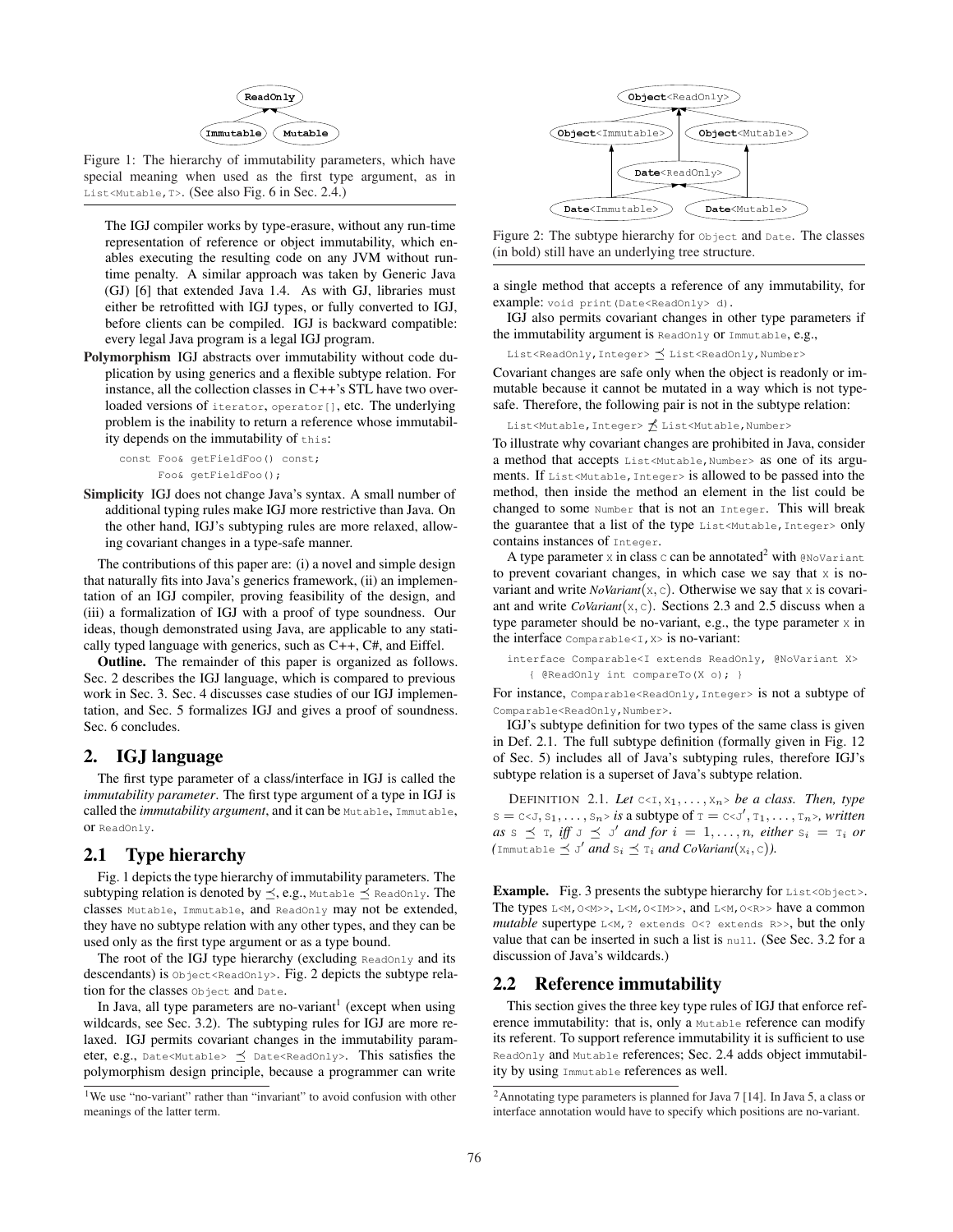

Figure 3: The subtype hierarchy for List<Object>, abbreviated as L<O>. The types ReadOnly, Mutable, and Immutable are abbreviated as R, M, and IM, respectively. The crossed-out arrows emphasize pairs that are *not* subtypes.

We use  $I(\ldots)$  to denote a function that takes a type or a reference, and returns its immutability argument. For example, given a reference mutD of type Date<Mutable>,  $I(murb)$  = Mutable, and we say that the *immutability of* mutD is Mutable.

A field can be assigned only by a mutable reference:

FIELD-ASSIGNMENT RULE:

o.someField = ... is legal iff  $I(\circ) =$  Mutable.

Thus, you cannot assign to fields of a readonly reference, e.g.,

Employee<ReadOnly> roE = ...; roE.address = ...; // *Illegal!*

The immutability of this depends on the context, i.e., the method in which this appears:

**THIS RULE:**  $I(\text{this}) = I(\text{m})$ , in a method m.

Since there is no obvious syntactic way to denote the immutability of this, IGJ uses method annotations: @ReadOnly, @Mutable, etc.<sup>3</sup>

For example, below we have  $I(\text{this}) = I(m) = \text{Mutable}:$ 

@Mutable void m() { ... this ... }

The default method annotation in IGJ is @Mutable, but for clarity of presentation, this paper explicitly annotates all methods.

The third type rule of IGJ states when a method call is legal:

**METHOD-INVOCATION RULE:**  $\circ$ .m(...) is legal iff  $I(\circ) \preceq I(\mathfrak{m})$ . IGJ requires that  $I(\circ) \preceq I(\mathfrak{m})$ , and not simply  $I(\circ) = I(\mathfrak{m})$ , to allow a mutable reference to call readonly methods, e.g.,

Employee<Mutable> o = ...;

o.setAddress(...);  $\|\theta X: I(\circ) \leq I(\text{setAddress}) = \text{Mutable}$ o.getAddress();  $\angle I(\text{OK: } I(\text{o}) \leq I(\text{getAddress}) = \text{ReadOnly}$ ((Employee<ReadOnly>) o).setAddress(...); // *Illegal!*

Example. Fig. 4 presents two IGJ classes: Edge and Graph. The immutability parameter  $\text{I}$  is declared in lines 1 and 10; by convention we always denote it by I. If the extends clause is missing from a class declaration, then we assume it extends  $\circ$ bject<I>. We can use any subtype of ReadOnly in place of I, e.g., ReadOnly (on line 9), Mutable (on line 14), or another parameter such as  $\sigma$  (on line 11) or  $\times$  (on line 17).

We will now demonstrate the type-checking rules by example. The assignment this.id = id on line 5 is legal because according to THIS RULE we have that  $I(\text{this}) = I(\text{setId}) = \text{Mutable}$ , and according to FIELD-ASSIGNMENT RULE a mutable reference can assign to a field. That assignment would be illegal if it was moved to line 6, because this is readonly in the context of method getId. The method invocation this.setId(...) on line 3 is legal according to METHOD-INVOCATION RULE because  $I(\text{this}) \prec I(\text{setId})$ . That method invocation would be illegal on line 6.

Observe on line 9 that the static method print does not have an annotation because it does not have an associated this object. According to Def. 2.1 of the subtype relation, an edge of any im1: class Edge<I extends ReadOnly> {

- 2: private long id;
- 3: @AssignsFields Edge(long id) { this.setId(id); }
- 4: @AssignsFields synchronized void setId(long id) {
- 5: this.id = id;  $}$
- 6: @ReadOnly synchronized long getId() { return id; }
- 7: @Immutable long getIdImmutable() { return id; }
- 8: @ReadOnly Edge<I> copy() { return new Edge<I>(id); }
- 9: static void print (Edge<ReadOnly> e) { ... } }
- 10: class Graph<I extends ReadOnly> {
- 11: List<I, Edge<I>> edges;

12: @AssignsFields Graph(List<I,Edge<I>> edges) {

- 13: this.edges = edges; }
- 14: @Mutable void addEdge(Edge<Mutable> e) {
- 15: this.edges.add(e); }
- 16: static <X extends ReadOnly> Edge<X>

17: findEdge(Graph< $\underline{X}$ > g, long id) { ... } }

Figure 4: IGJ classes  $E \cdot \text{deg}(-1)$  and  $G \cdot E \cdot \text{deg}(-1)$ , with the immutability parameters and annotations underlined. Erasing the immutability parameters and annotations yields a legal Java program with the same semantics. The annotations @Immutable and @AssignsFields are explained in Sec. 2.4; for now assume that @Immutable is the same as @ReadOnly, and @AssignsFields is the same as @Mutable.

mutability can be passed to print.

Recall that the Transitivity design principle states that the design must support transitive (deep) immutability. In our example, in a mutable Graph the field edges on line 11 will contain a mutable list of mutable edges. We call such a field this*-mutable* [31] because its immutability depends on the immutability of this: in a mutable object this field is mutable and in a readonly object it is readonly. C++ has similar behavior for fields without the keywords const or mutable. The advantage of IGJ syntax is that the concept of this*-mutable* is made explicit in the syntax: a class can reuse its immutability parameter in its fields, and the underlying generic type system propagates the immutability information without the need for special type rules. Using generics simplifies both the design and the implementation.

Moreover,  $C_{++}$  has no this-mutable local variables, return types, method parameters, or type arguments, whereas IGJ treats I as a regular type parameter. For example, the following are thismutable: the return type on line 8, the type argument  $E \text{d}g \in \{1\}$  on line 11, and the method parameter edges on line 12.

#### 2.3 Method overriding

IGJ respects the Java class hierarchy. An overriding method cannot weaken the specification of the overridden method:

#### METHOD-OVERRIDING RULE:

If method m' overrides m, then  $I(m) \preceq I(m')$ .

For example, overriding can change a mutable method to a readonly method, but not vice versa.

The *erased signature* of a method is obtained by replacing type parameters with their bounds. When the erased signature of an overriding method changes, the normal javac inserts a *bridge method* to cast the arguments to the correct type [6]. IGJ requires that the *erased signature* of an overriding method remains the same if that method is either readonly or immutable:

ERASED-SIGNATURE RULE: If method m' overrides method m and Immutable  $\prec I(m)$ , then the erased signatures of m' and m, excluding no-variant type parameters, must be identical.

Fig. 5 demonstrates why the ERASED-SIGNATURE RULE prohibits method overriding if the erased signature changes. As another example, if  $x$  was annotated as  $@Novariant$  in line 1, then the over-

<sup>3</sup>The paper uses the annotation @ReadOnly whereas the IGJ compiler uses @ReadOnlyThis, because an annotation and a class cannot have the same qualified name. The same applies for the other annotations.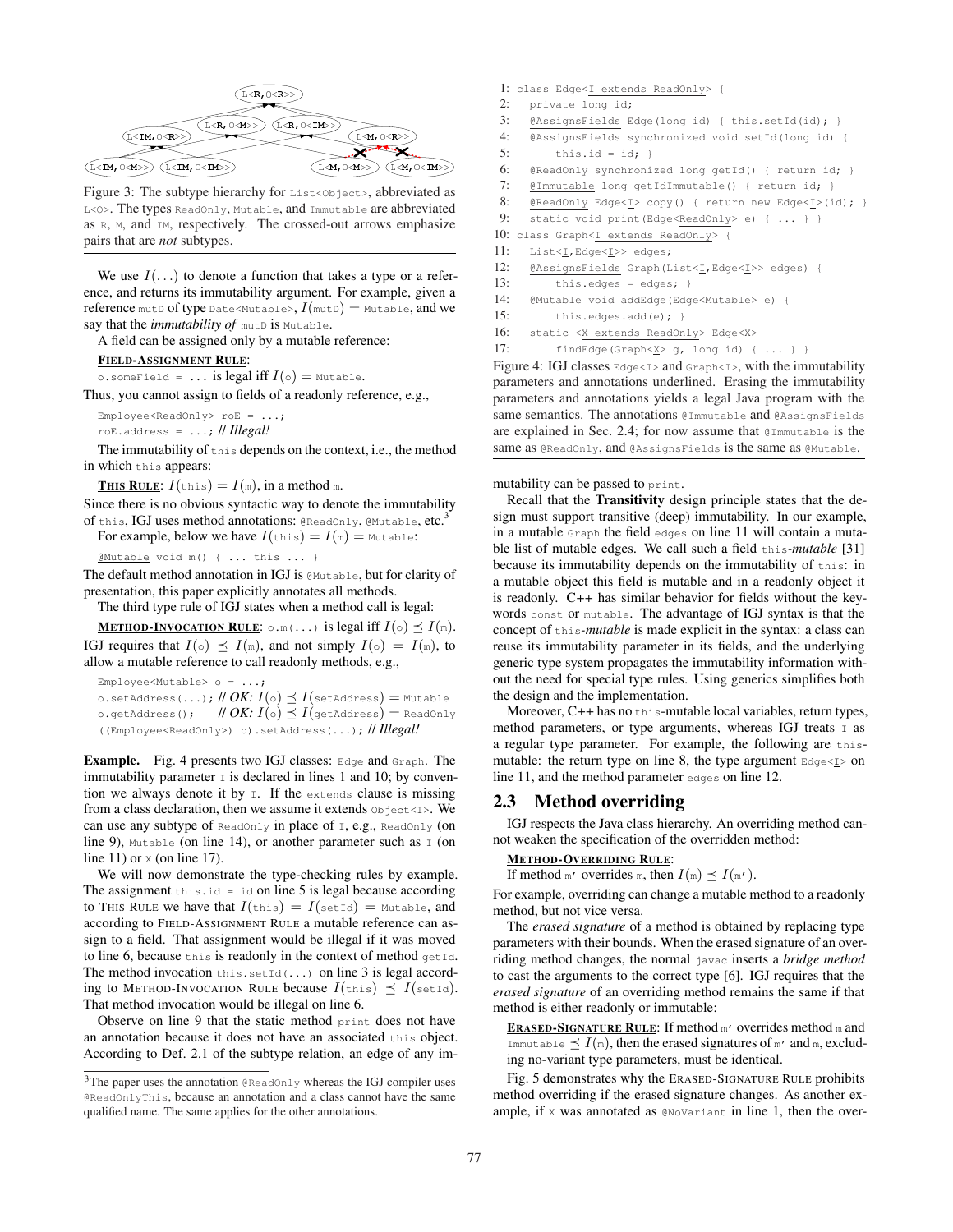1: class MyVector<I extends ReadOnly, X> { ...

2: @ReadOnly void isIn(X o) {...} } // *The erased signature is* isIn(Object)

3: class MyIntVector<I extends ReadOnly> extends MyVector<I,Integer> { ...

4: // *Overriding* isIn *is illegal due to* ERASED-SIGNATURE RULE*: the erased signature* isIn(Integer) *is different from* isIn(Object) 5: @ReadOnly void isIn(Integer o) {...} } // *Would be* legal *if* X *was annotated with* @NoVariant

6: MyVector<ReadOnly,Object> v = new MyIntVector<ReadOnly>(); // *Would be* illegal *if* X *was annotated with* @NoVariant

7: v.isIn( new Object() ); // *If overriding were legal, the bridge method of* isIn(Integer) *would cast an* Object *to an* Integer

Figure 5: An example of illegal method-overriding due to the ERASED-SIGNATURE RULE.



riding in line 5 would be legal, and covariantly changing  $\times$  (line 6) would be illegal.

Out of 82,262 methods in Java SDK 1.5, 30,169 methods override other methods, out of which only 51 have a different erased signature, and only the method  $\text{compareTo}(X)$  is readonly (the rest are mutable: add, put, offer, create, and setValue). Because x is no-variant in the Comparable interface, we conclude that ERASED-SIGNATURE RULE imposes no restrictions on the Java SDK.

#### 2.4 Object immutability

One advantage of *object* immutability is enabling safe sharing between different threads without the cost of synchronization. Consider lines 6–7 in Fig. 4. A long read/write is not atomic in Java; synchronization is necessary. Only an immutable Edge can use getIdImmutable() to avoid the cost of synchronization.

The referent of a readonly reference (Sec. 2.2) is not immutable: it could be changed via another pointer. A separate analysis can indicate some cases when such changes are impossible [31], but it is preferable for the type system to guarantee that the referent of immutable references cannot change.

The IGJ type system makes such a guarantee:

A mutable reference points to a mutable object, and an immutable reference points to an immutable object.  $(1)$ 

In order to enforce this property, no immutable reference may be aliased by a mutable one; equivalently, no mutable reference may point to an immutable object.

*2.4.1 Constructors and the annotation* @AssignsFields

The rules given so far are sufficient to guarantee object immutability for IGJ with the exception of constructors. A constructor that is making an immutable object must be able to set the fields of the object (which becomes immutable as soon as the constructor returns). It is not acceptable to mark the constructor of an immutable object as @Mutable, which would permit arbitrary side effects, possibly including making mutable aliases to this.

IGJ uses a fourth kind of reference immutability, AssignsFields, to permit constructors to perform limited side effects without permitting modification of immutable objects. Whereas a @Mutable method can assign *and mutate* an object's fields, an @AssignsFields method can only assign (*not mutate*) the fields of this. A programmer can write the @AssignsFields method annotation but may *not* write the AssignsFields type in any other way, such as Edge <AssignsFields>. Therefore, in an @AssignsFields constructor, this can only escape as ReadOnly. Fig. 6 shows the full hierarchy of immutability parameters.

AssignsFields is not transitive, i.e., you can assign to fields of this but not to fields of fields of this. Specifically, we relax FIELD- ASSIGNMENT RULE by allowing a field of this to be assigned in an @AssignsFields method:

FIELD-ASSIGNMENT RULE revised:

o.someField = ... is legal iff

 $I(\circ)$  = Mutable **or**  $(I(\circ)$  = AssignsFields **and**  $\circ$  = this).

Next, we restrict the METHOD-INVOCATION RULE:

#### METHOD-INVOCATION RULE revised:

```
\circ.m(...) is legal iff
```
 $I(\circ) \preceq I(\mathfrak{m})$  and  $(I(\mathfrak{m}) =$  AssignsFields implies  $\circ =$  this).

(Adding  $o = \text{this}$  ensures that AssignsFields is not transitive.)

Creating a mutable object is legal only when using a @Mutable, @AssignsFields, or @ReadOnly constructor, i.e., it is illegal to create a mutable object using an @Immutable constructor because an immutable alias might escape the constructor. Similarly, it is illegal to create an immutable object using a @Mutable constructor. It is not always known at compile time whether a new operation creates a mutable or an immutable object, e.g., see line 8 of Fig. 4. In such cases, IGJ prohibits using either a @Mutable or an @Immutable constructor.

OBJECT-CREATION RULE: new SomeClass<X,...>(...) is *illegal* iff the annotation  $\gamma$  of the constructor satisfies:

 $Y = 0$ Mutable **and**  $X \neq$  Mutable, **or** 

 $Y = 0$  Immutable **and**  $X \neq 1$ mmutable.

**Example.** The assignment this.id = id, on line 5 of Fig. 4, is legal according to the revised FIELD-ASSIGNMENT RULE because method setId is annotated with @AssignsFields and thus the immutability of this is  $I(\text{this}) =$  AssignsFields. The method call this.setId(...) on line 3 is legal because

 $I(\texttt{this}) = \texttt{AssignsFields} \preceq I(\texttt{setId}) = \texttt{AssignsFields}.$ 

The METHOD-INVOCATION RULE was revised to avoid transitivity of AssignsFields. E.g., adding this.edges.get(0).setId(42) to line 13 is legal in the old METHOD-INVOCATION RULE, but not in the revised one. Note that this addition must be illegal because it could mutate an immutable edge in the list edges.

IGJ can express *immutable cyclic* data-structures, as the following example of a bi-directional list shows:

```
class BiNode<I extends ReadOnly> {
  BiNode<I> prev, next;
  @AssignsFields BiNode(int len, BiNode<I> p) {
    next = len==0 ? null : new BiNode<I>(len-1, this);
   prev = p; } }
```
BiNode<Immutable> l = new BiNode<Immutable>(42,null);

A field of an immutable object can be assigned multiple times in the constructor or even in other @AssignsFields methods. This is harmless, and the programmer can mark a field as final to ensure that it is assigned in the constructor once and no more than once.

Field initializers. Field initializers are expressions that are used to initialize the object's fields. The immutability of this in such expressions is the maximal immutability among all constructors. For example, if all constructors are mutable, then this is mutable; if there exists a readonly constructor, then this is readonly.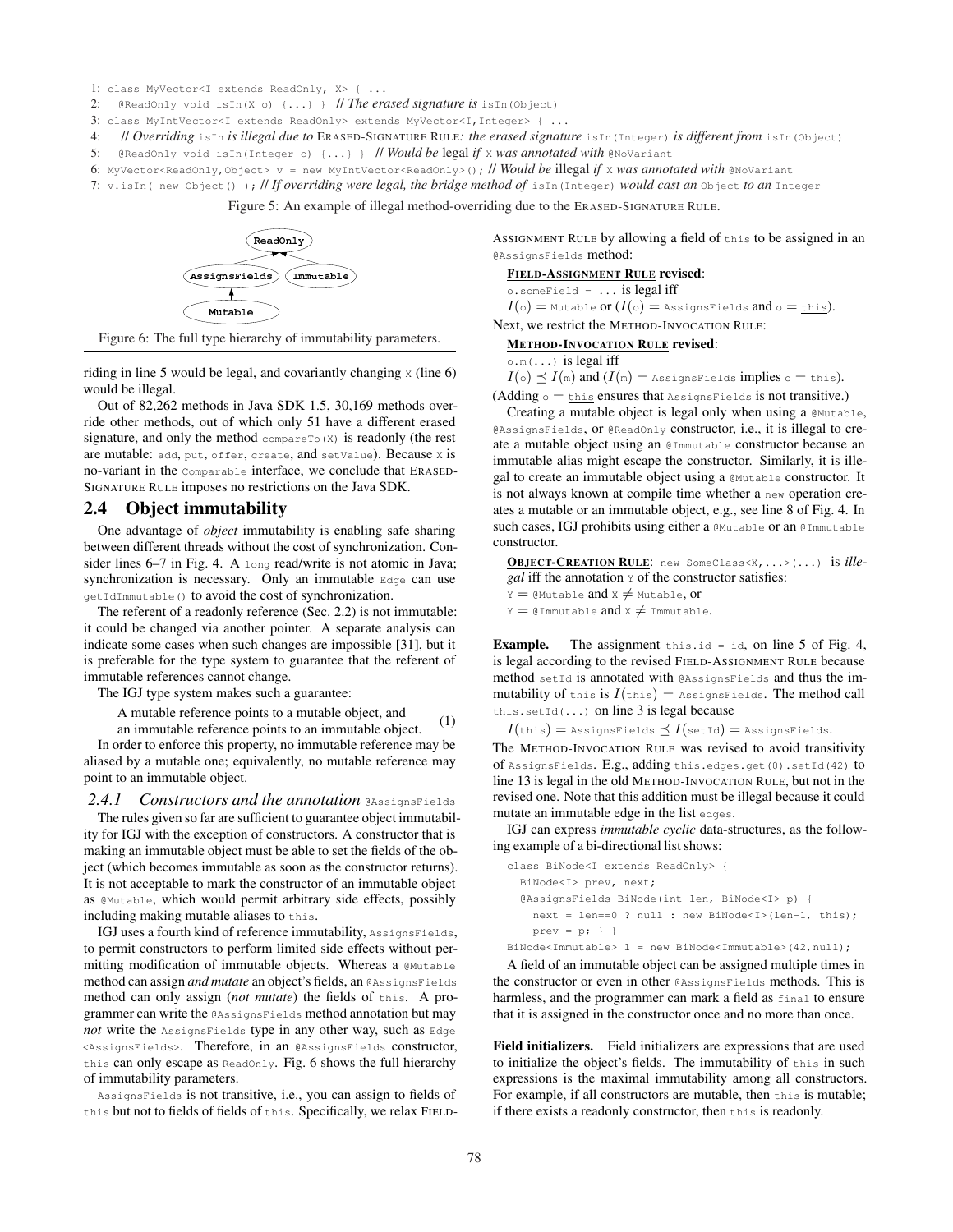1: class AccessOrderedSet<I extends ReadOnly,

- 2: @NoVariant X> {
- 3: private List<Mutable,X> l;
- 4: public @ReadOnly boolean contains(X x) { ...

```
5: // We can mutate this.l even though this is ReadOnly
```

```
6: this.l.addFirst(x); }} }
```
Figure 7: Class AccessOrderedSet with a mutable field 1. Variable X must be no-variant because it is used in a mutable field.

# 2.5 Mutable and assignable fields

A type system should guarantee facts about the abstract state of an object, not merely its concrete representation. Therefore, a transitive guarantee of immutability for *all* fields of an object may be too strong. For example, fields used for caching are not part of the abstract state. This section discusses how to permit a given field to be assigned or mutated even in an immutable object, and than discusses special restrictions involving such fields.

Assignable fields. An assignable field is in essence the reverse of a final field: a final field cannot be re-assigned whereas an assignable field can always be assigned (even using a readonly reference). An assignable field is denoted by @Assignable. We revise FIELD-ASSIGNMENT RULE to always allow assigning to an assignable field:

FIELD-ASSIGNMENT RULE revised again: o.someField = ... is legal iff  $I(\circ)$  = Mutable **or** ( $I(\circ)$  = AssignsFields **and**  $\circ$  = this) **or** someField is annotated as @Assignable.

#### For example, consider this code snippet:

private @Assignable int memoizedHashCode = 0; public @ReadOnly int hashCode() { if (memoizedHashCode == 0) memoizedHashCode = ...; return memoizedHashCode; }

The assignment memoizedHashCode=... is legal even though hash-Code is readonly, due to the @Assignable annotation.

Mutable fields. A *mutable field* can always be mutated, even using a readonly reference. No new linguistic mechanism is required to express a mutable field: its immutability argument is Mutable.

For instance, AccessOrderedSet in Fig. 7 implements a set using a list  $\perp$  (line 3). As an optimization,  $\perp$  is maintained in access-order, even during calls to readonly methods such as contains (line 4). Because  $\perp$  is mutated (line 6) in a readonly method,  $\perp$  is declared as a mutable field.

Covariant and no-variant type parameters. The type parameter  $x$  in Fig. 7 must be annotated as  $\omega_{\text{Newton}}$  (line 2) due to its use in the mutable field  $\perp$ . If x could change covariantly, we would have:

```
AccessOrderedSet<ReadOnly, Integer> \preceq
```

```
AccessOrderedSet<ReadOnly, Number>
```
We could than add a Number to an Integer list using the contains method in line 4 of Fig. 7. To avoid such type loopholes, IGJ requires a @NoVariant annotation on a type parameter which is used in a mutable field. An assignable field or a mutable superclass cause the same restriction as a mutable field:

NOVARIANT RULE: A type parameter must be no-variant if it is used in a mutable field, an assignable field, a mutable superclass, or in the position of another no-variant type parameter. (See a formal definition in Fig. 11 of Sec. 5.)

The immutability parameter must be allowed to change covariantly, or else a mutable reference could not call a readonly method:

**COVARIANT RULE:** *CoVariant*( $I, C$ ) must hold for any class  $C$ . For example, declaring the following field is prohibited:

@Assignable Edge<I> f; // *Illegal!* I *must be covariant.*

#### 2.6 Exceptions, immutable classes, reflection, and arrays

In IGJ's syntax, the immutability is an integral part of the type. In Javari [31] (see Sec. 3) it is syntactically possible but semantically illegal to write this code:

class Cell<X> { <u>readonly</u> X x; ...}

It is semantically illegal because the immutability of  $x$  is determined in the client code, e.g., Cell<readonly Date>. In comparison, IGJ's syntax does not even enable such a declaration: it is syntactically and semantically illegal.

Throwable. Generics and immutability naturally combine in another aspect: their *usage limitations*. For example, it is forbidden to throw a readonly reference because the catcher can mutate that reference. Similarly, Java prohibits adding type parameters to any subclass of Throwable because the compiler cannot statically connect the throwing and catching positions. IGJ implicitly inherits this usage limitation from the underlying generics mechanism. In contrast, Javari explicitly prohibits throwing readonly exceptions.

Manifest classes and immutable classes. IGJ supports *manifest classes* [27], which are classes without an immutability parameter. Manifest classes can be used to express *class immutability*, e.g.,

class String extends Object<Immutable> ...

IGJ treats all methods of String as if they were annotated with @Immutable, and issues errors if mutable methods exist.

Reflection. It is discouraged in IGJ to use reflection or to remove the immutability parameter by casting to a raw type. The IGJ compiler issues a *warning* in both cases because they can create holes in the type system. (IGJ does not consider these *errors* because they might be necessary to call legacy code.)

Arrays. Java does not permit arrays to have type parameters. IGJ supplies a wrapper class Array<I extends ReadOnly,T> that enables the creation of immutable arrays. IGJ treats an array type T[] as Array<Mutable,T>, i.e., arrays are mutable by default.

#### 2.7 Inner classes

Nested classes that are *static* can be treated the same as normal classes. An *inner class* is a nested class that is not explicitly or implicitly declared static (see JLS 8.1.3 [18]). Inner classes have an additional this reference: OuterClass.this. According to THIS RULE, the immutability of this depends on the immutability of the method. Because methods in IGJ have a single method annotation, the immutability of this and OuterClass.this should be the same. Therefore, in IGJ an inner class cannot have its own immutability parameter:

INNER-CLASS RULE: An inner class inherits the immutability parameter of the outer class.

Lines 1–5 in Fig. 8 show the declaration of the Iterator interface, in which the only mutable method is remove. The immutability of an *iterator* is inherited from its *container*. Even though method next (line 3) changes the state of the *iterator*, it does not change the state of the *container*, and is thus readonly. In contrast, method remove (line 4) changes the container, and is thus mutable.

Now consider the class ArrayList and its inner class ArrItr. The inner class  $Arrttr$  lacks an explicit immutability parameter (line 8), because it is implicitly inherited from ArrayList. On line 13 both this references are mutable because remove() is mutable. Finally, consider the creation of a new iterator on line 7. We handle this new operation using METHOD-INVOCATION RULE: this method call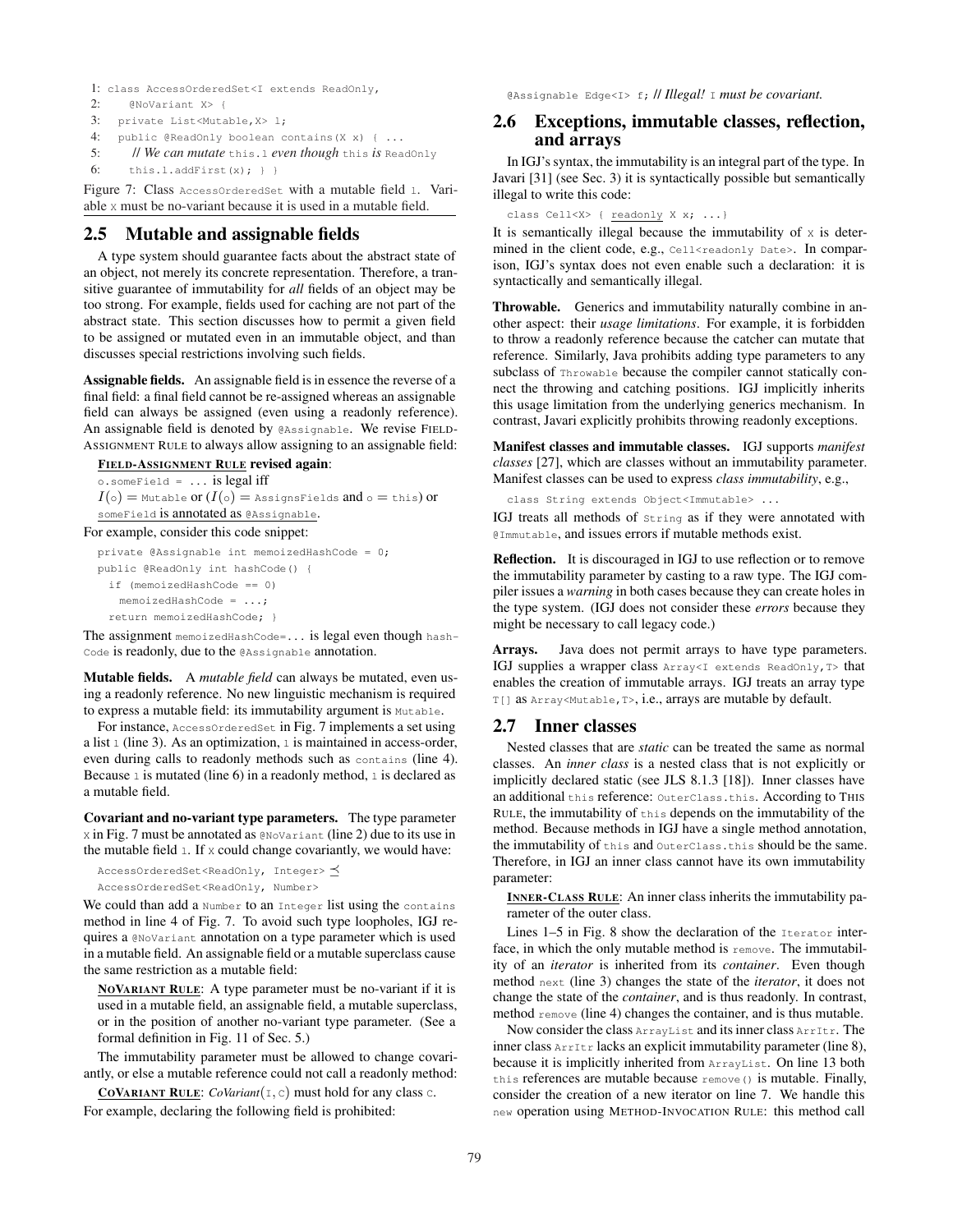```
1: interface Iterator<I extends ReadOnly,E> {
2: @ReadOnly boolean hasNext();
3: @ReadOnly E next(); // Although next changes the iterator, it is readonly because it does not change the container.
4: @Mutable void remove(); // remove is mutable because it changes the container.
5: }
6: class ArrayList<I extends ReadOnly, E> ... { ...
7: public @ReadOnly Iterator<I,E> iterator() { return this.new ArrItr(); } \parallel OK: I(\text{this}) \preceq I(\text{ArrItr}) = \text{ReadOnly}8: class ArrItr implements Iterator<I,E> { // ArrItr has no explicit immutability parameter: it is inherited from the outer class
9: private @Assignable int currPos;
10: public @ReadOnly ArrItr() { this.currPos=0; } // OK: currPos is @Assignable
11: public @ReadOnly boolean hasNext() { return this.currPos < ArrayList.this.size(); }
12: public @ReadOnly E next() { return ArrayList.this.get( this.currPos++ ); } // OK: I(\text{this}) \preceq I(\text{get}) = \text{ReadOnly}13: public @Mutable void remove() { ArrayList.this.remove( this.currPos - 1 ); } // OK: I(\text{this}) \preceq I(\text{remove}) = \text{Mutable}14: \rightarrow \rightarrowFigure 8: Declaration of the interface Iterator and the class ArrayList with an inner class ArrItr.
```
is legal because this is readonly and the constructor of ArrItr is readonly. We do not use OBJECT-CREATION RULE because the inner object inherits the immutability of the outer object.

*Anonymous inner classes* have no name and no constructor. IGJ assumes that the immutability of the missing constructor is the same as the immutability of the method declaring the anonymous inner class. For instance, the code in Fig. 8 can be converted to use an anonymous inner class:

```
public @ReadOnly Iterator<I,E> iterator() {
 return new Iterator<I,E>() { ... }; }
```
In the example above the immutability of the constructor is readonly because iterator() is readonly.

### 3. Previous Work

We are not aware of any previous work that proposed a static object-oriented typing-system for *object immutability* and not just reference immutability. Pechtchanski and Sarkar [25] describe annotations for immutability assertions, such as @immutableField, @immutableParam, etc., and show that such assertions enable optimizations that can speed up some benchmarks by 5–10%. They do not present any typing rules to enforce such assertions.

Functional languages such as ML default all fields to being immutable, with mutable ("ref") fields being the exception. Such languages do not support this-mutable fields nor allow partially initialized objects to escape from the constructor.

Java already includes various classes whose instances are immutable, and it supports non-transitive immutability using final, which prohibits field assignments after the constructor finishes.

C++'s const mechanism has similar semantics to IGJ: a field can be declared as const (similar to readonly in IGJ), mutable, or by default as this-mutable. In contrast to IGJ,  $C_{++}$  has no this-mutable parameters, return types, local variables, or type arguments. Other disadvantages are: (i) const can be cast away at any time, making it more a suggestion than a binding contract, (ii) const protects only the state of the enclosing object and not objects it points to, e.g., you cannot mutate an element inside a const node in a list, but the next node is mutable, and (iii) using const results in code duplication such as two versions of operator[] in every collection class in the STL.

Most of the IGJ terminology was borrowed from Javari [31] such as assignable, readonly, mutable, and this-mutable. In Javari, thismutable fields are mutable as lvalue and readonly as rvalue. Javari does not support object immutability, and its reference immutability is more limited than that of IGJ because Javari has no thismutable parameters, return types, or local variables. Javari's keyword romaybe is in essence a template over immutability. IGJ uses generics directly to achieve the same goal, as demonstrated by the static method findEdge on line 16 of Fig. 4. The same method in Javari would be written as

romaybe Edge findEdge(romaybe Graph g, long id) Finally, Javari uses ? readonly which is similar to Java's wildcards. Consider, for instance, the class Foo written in Javari's syntax:

class Foo { mutable List<Object> list; }

Then in a readonly Foo the type of list is

mutable List<? readonly Object>

which is syntactic sugar for

mutable List<? extends readonly Object super mutable Object>

Thus, it is possible to insert only mutable elements to list, and retrieve only readonly elements.

Skoglund and Wrigstad [29] propose a system with read and write references with similar semantics to C++'s const. They also introduce a caseModeOf construct which permits run-time checking of reference writeability.

Several papers proposed a mechanism of *access rights*. JAC [22] is a compile-time access-right system with this access-right order: readnothing < readimmutable < readonly < writeable. Right readnothing cannot access fields of this (only the identity for equality), and readimmutable can only access immutable state of this. JAC uses additional keywords (such as nontransferable) that address other concerns than immutability. Capabilities for sharing [5] are intended to generalize various other proposals for access rights, ownership and immutability, by giving a lower level semantics that can be enforced at compile- or run-time. A reference can possess any combination of these 7 access rights: read, write, identity (permitting address comparisons), exclusive read, exclusive write, exclusive identity, and ownership (giving the capability to assert rights). Immutability, for example, is represented by the lack of the write right and possession of the exclusive write right.

Boyland [4] concludes that readonly does not address observational exposure, i.e., modifications on one side of an abstraction boundary that are observable on the other side. IGJ's immutable objects address such exposure because their state cannot change. Boyland's second criticism was that the transitivity principle (see Sec. 1) should be selectively applied by the designer, because, "the elements in the container are not notionally part of the container" [4]. In IGJ, a programmer can solve this problem by using a different immutability for the container and its elements.

Non-null types [16] has a similar challenge that IGJ has in constructing immutable objects: a partially-initialized object may escape its constructor. IGJ uses @AssignsFields to mark a constructor of immutable objects, and a partially initialized object can escape only as ReadOnly. Non-null types uses a Raw annotation *on*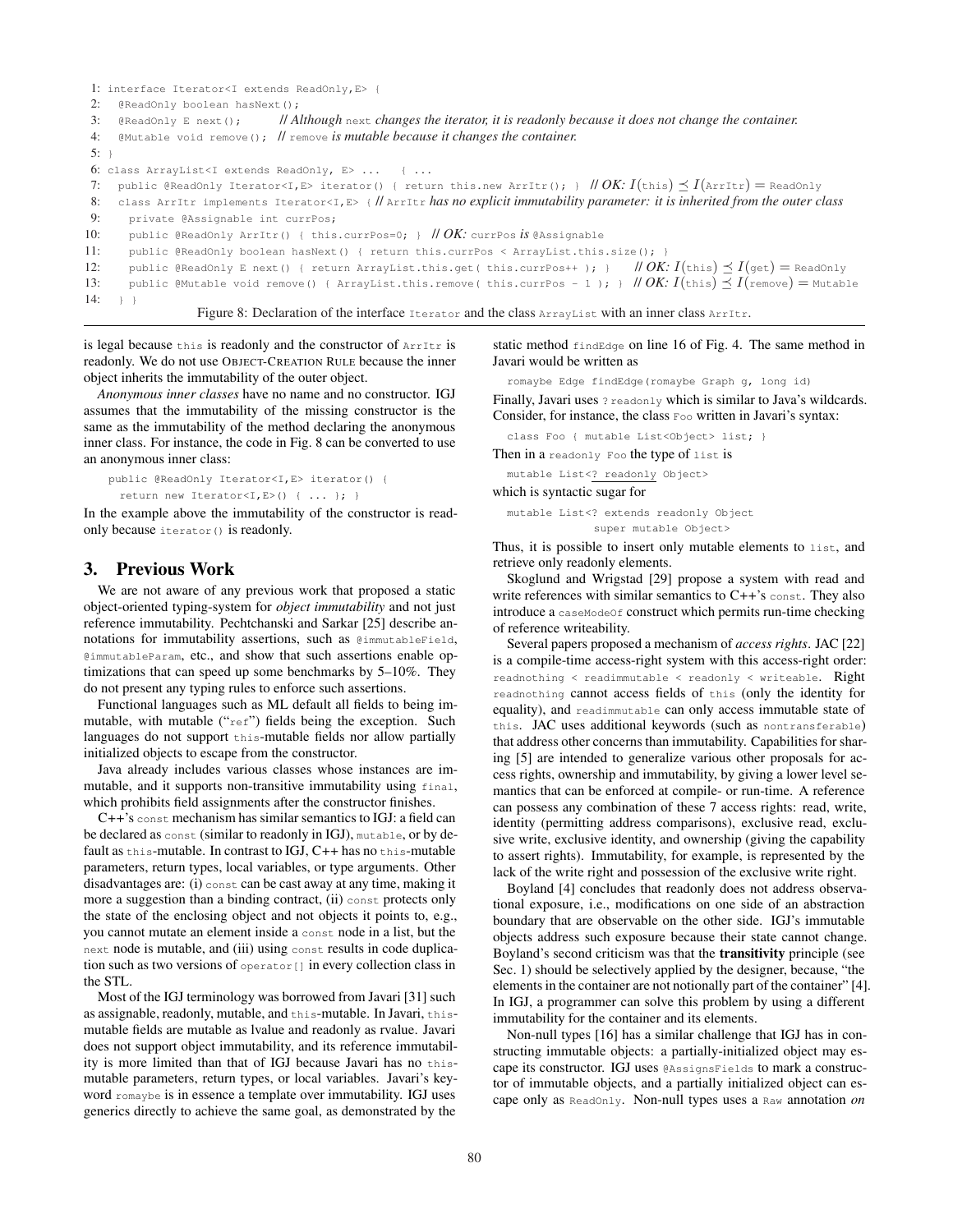*references* that might point to a partially-initialized object, and *on methods* to denote that the receiver can be Raw. A non-null field of a Raw object has different lvalue and rvalue: it is possible to assign only non-null values to such field, whereas reading from such field may return null. Similarly to IGJ, non-null types cannot express the staged initialization paradigm in which the construction of an object continues after its constructor finishes.

Huang et al. [19] propose an extension of Java (called cJ) that allows methods to be provided only under some static subtyping condition. For instance, a cJ generic class, Date<I>, can define

```
<I extends Mutable>? void setDate(...)
```
which will be provided only when the type provided for parameter  $I$  is a subtype of Mutable. Designing IGJ on top of cJ would make METHOD-INVOCATION RULE redundant, at the cost of replacing IGJ's method annotations with cJ's conditional method syntax.

Finally, IGJ uses the type system to check immutability statically. Controlling immutability at runtime (for example using assertions or Eiffel-like contractual obligations) falls outside the scope of this paper.

# 3.1 Ownership types and readonly references

Ownership types [3, 23] impose a structure on the references between objects in a program's memory. Ownership-enabled languages such as Ownership Generic Java [27] prevent aliasing to the internal state of an object. While preventing exposure of owned objects, ownership does not address exposing immutable parts of an object that cannot break encapsulation.

One possible application of ownership types is the ability to reason about read and write effects [8] which has complimentary goals to object immutability. Universes [12] is a Java language extension combining *ownership and reference immutability*. Most ownership systems enforce that all reference chains to an owned object pass through the owner. Universes relaxes this demand by enforcing this rule only for mutable references, i.e., readonly references can be shared without restriction.

# 3.2 Covariant subtyping

Covariant subtyping allows type arguments to covariantly change in a type-safe manner. Variant parametric types [21] attach a variance annotation to a type argument, e.g., Vector<+Number> (for covariant typing) or Vector<-Number> (for contravariant typing). Its subtype relation contains this chain:

```
Vector<Integer> \preceq Vector<+Integer> \preceq¹ Vector<+Number> ¹ Vector<+Object>
```
The type checker prohibits calling  $s$  ome Method(X) when the receiver is of type  $F \circ \circ \leftrightarrow X$ . For instance, suppose there is a method  $\exists \sin(X)$ in class Vector<X>. Then, it is prohibited to call isIn(Number) on a reference of type Vector<+Number>.

Java's wildcards have a similar chain in the subtype relation:

```
Vector<Integer> \preceq Vector<? extends Integer> \preceq
```
 $\preceq$  Vector<? extends Number>  $\preceq$  Vector<? extends Object>

Java's wildcards and variant parametric types are different in the legality of invoking isIn(? extends Number) on a reference of type Vector<? extends Number>. A variant parametric type system prohibits such an invocation. Java permits such an invocation, but the only value of type ? extends Number is null.

IGJ also contains a similar chain:

Vector<Mutable, Integer>  $\preceq$  Vector<ReadOnly, Integer>  $\preceq$  $\preceq$  Vector<ReadOnly, Number>  $\preceq$  Vector<ReadOnly, Object>

The restriction on method calls in IGJ is based on user-chosen *semantics* (whether the method is readonly or not) rather than on *method signature* as in wildcards and variant parametric types. For

example, IGJ allows calling isIn(Number) on a reference of type Vector<ReadOnly,Number> iff isIn is readonly.

# 3.3 Typestates for objects

In a typestate system, each object is in a certain state, and the set of applicable methods depends on the current state. Verifying typestates statically is challenging due to the existence of aliases, i.e., a state-change in a particular object must affect all its aliases. Typestates for objects [11] uses linear types to manage aliasing.

Object immutability can be partially expressed using typestates: by using two states (mutable and immutable) and declaring that mutating methods are applicable only in the mutable state. An additional method should mark the transition from a mutable state to an immutable state, and it should be called after the initialization of the object has finished. It remains to be seen if systems such as [11] can handle arbitrary aliases that occur in real programs, e.g., this references that escape the constructor.

# 4. Case studies

Our preliminary experience suggests that IGJ is useful in expressing and checking important immutability properties.

We created two Eclipse plug-ins for converting Java code into IGJ. The first plug-in converts a class to IGJ by adding to it an immutability parameter, and setting the immutability argument to Mutable in all clients of that class. The second plug-in generates IGJ skeletons of libraries' public signatures, permitting signature annotation without the need to modify the library code.

The IGJ compiler is a relatively small and simple extension to Sun's javac. The IGJ compiler uses a visitor pattern to visit every element in the Abstract Syntax Tree (AST) before the Java attribution phase, checking for appropriate use of the immutability parameter. After the Java attribution phase, it uses another AST visitor to detect any violation of the typing rules. Finally, it modifies javac's isSubType according to Def. 2.1.

We performed case studies on the jolden benchmark programs<sup>4</sup>, the htmlparser library<sup>5</sup>, and the SVNKit Subversion client<sup>6</sup>. In all, we converted 328 classes (106 KLOC) of code to type-correct IGJ, refactoring the code only in minor ways noted below. We also annotated the signatures of 113 JDK classes and interfaces.

Conversion to IGJ revealed representation exposure errors. For example, in the htmlparser library, the "and" filter constructor takes an array of predicates and assigns it to a private field without copying; an accessor method also returns that private field without copying. Clients of either method can mutate both the array's length and its contents.

Conversion to IGJ also allowed us to find and fix a conceptual problem in several immutable classes, where the constructor left the object in an inconsistent state. For example, consider jolden's perimeter program, which computes the perimeter of a region in a binary image represented by a quad-tree. All instances of Quadrant and QuadTreeNode are immutable, so we made these classes and their subclasses immutable. Factory method createTree (Fig. 9) creates a new GreyNode QuadTreeNode with no children (line 7), then later calls setChildren (line 10). Such a call is illegal because QuadTreeNode is an immutable class. Solving such problems was easy: we added parameters to the constructor/factory to give it access to the complete state of the new object, or moved all of the logic of object construction into a single method rather than dispersing it. (In the case of QuadTreeNode, we could have used the AssignsFields immutability for setChildren.)

<sup>4</sup>http://www-ali.cs.umass.edu/DaCapo/benchmarks.html <sup>5</sup>http://htmlparser.sourceforge.net/

<sup>6</sup>http://svnkit.com/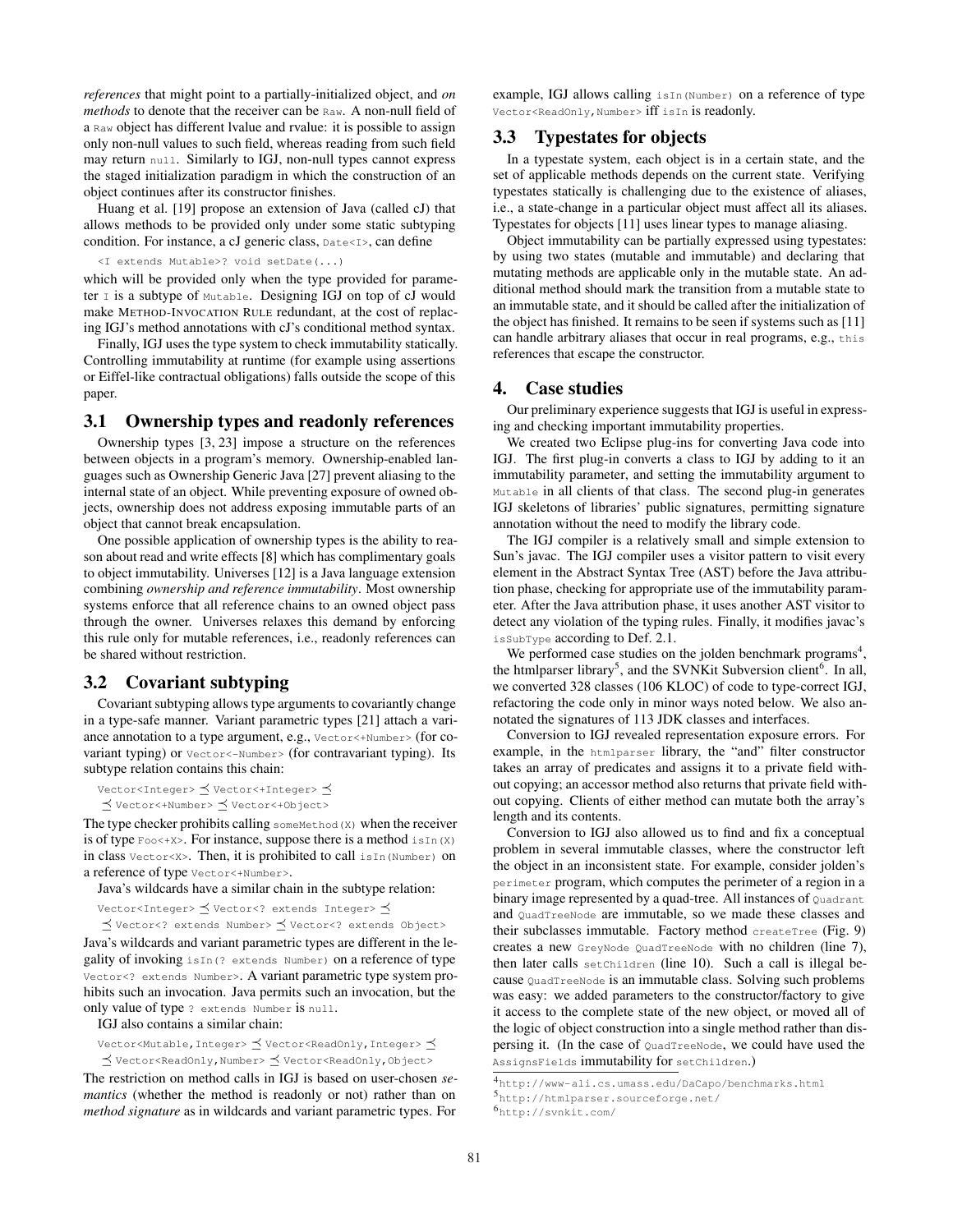

1: public static

|                   | 2: QuadTreeNode createTree(QuadTreeNode parent,) { |  |
|-------------------|----------------------------------------------------|--|
| 3:                | QuadTreeNode node;                                 |  |
| 4:                | if $()$ { node = new BlackNode(); }                |  |
| 5:                | else if $( \ldots )$ { node = new WhiteNode(); }   |  |
| 6:                | else {                                             |  |
| 7:                | $node = new GreyNode())$                           |  |
| 8:                | $sw = createTree(node, ,);$                        |  |
| 9:                | $se=$ ; $nw=$ ; $ne=$ ;                            |  |
| 10:               | node.setChildren(sw,se,nw,ne); }                   |  |
| 11:               | return node;                                       |  |
| $12: \rightarrow$ |                                                    |  |

Figure 9: The QuadTreeNode.createTree method of the perimeter program. Class QuadTreeNode should be immutable, so the call to setChildren on line 10 fails to type-check.

We were able to use both immutable classes and immutable objects. SVNKit used the latter for Date objects that represent the beginning and expiration of file locks, the URL to the repository (IGJ could simplify the current design, which uses an immutable SVNURL class with setter methods that return new instances), and many Lists and Arrays of metadata. IGJ could also permit use of immutable objects in some places where immutable classes are currently used, increasing flexibility.

Our biggest problem in the case study was the fact that Java does not permit generic arguments to be attached to arrays. The jolden benchmarks had been transliterated from C and used many arrays; we expect such uses to be much rarer in good object-oriented code.

Most fields used the containing class's immutability parameter. We used few mutable fields; one of the rare exceptions was a collection (in SVNErrorCode) that contains all SVNErrorCodes ever created. We never used the *NoVariant* rule for mutable fields. We used @Assignable fields only 5 times — to allow the receiver of a tree rebalancing operation, or the receiver of a method that resizes a buffer without mutating the contents, to be marked as ReadOnly.

Annotating existing code is an important test of IGJ, but IGJ is likely to be even more effective on code that is designed with immutability in mind. We saw many places that a different — and better! — design would have been encouraged by IGJ.

## 5. Proof of Type Soundness

Proving soundness is essential in the face of complexities such as the new subtype definition (Def. 2.1) and mutable fields (Sec. 2.5). This section gives the type rules of a simplified version of IGJ and proves property (1) from Sec. 2.4. We are not aware of any previous work that proved a reference immutability theorem such as "readonly references cannot be converted to mutable". Property (1) implies such theorem, or else it would be possible to convert immutable to readonly, and then to mutable.

Our type system, called Featherweight IGJ (FIGJ), is based on

Featherweight Generic Java (FGJ) [20]. FIGJ models the essence of IGJ: the fact that only mutable references can assign to fields, and the new subtype definition. All the features of IGJ that are not in FIGJ do not introduce any new difficulties — merely more tedious but conceptually similar cases — in the proof. Similar to the way FGJ removed many features from Java (such as null values, assignment, overloading, private, etc.), we removed from IGJ all method annotations. All methods in FIGJ are readonly, thus assignment must be done from the "outside", i.e., instead of calling a setter method we must set the field from the outside (all fields are considered public in FGJ). We removed the AssignsFields immutability; FIGJ has a single constructor that assigns its arguments to the object's fields. Finally, we restrict each class in FIGJ to have a *single* immutability parameter which extends ReadOnly, i.e., FIGJ cannot express manifest classes such as String.

Sec. 5.1 describes the syntax of FIGJ. Sec. 5.2 presents the FIGJ subtype relation. Sec. 5.3 modifies FGJ typing and reduction rules. Sec. 5.4 proves preservation and progress.

#### 5.1 Featherweight IGJ Syntax

FIGJ adds imperative extensions to FGJ such as assignment to fields, object locations, and a store [26]. Fig. 10 presents the syntax of FIGJ. It defines types  $(T)$ , non-variable types  $(N)$ , immutability arguments  $(J)$ , class declarations  $(L)$ , method declarations  $(M)$ , and expressions (e). Expressions in FIGJ include the five expressions in FGJ (method parameter, field access, method invocation, new instance creation, and cast), as well as the imperative extensions (field update and locations). Note that an immutability argument  $J$ ) only appears in the syntax as the first type argument. Thus, the syntax does not allow defining a field of type ReadOnly nor defining a class with two type parameters extending ReadOnly. The root of the class hierarchy is Object<X < ReadOnly>.

The store  $s = \{1 \mapsto N(\overline{1})\}$  maps locations to objects. Note that we do not need a store typing [26] because the store already contains the type of each location. For a simpler notation, we use a single symbol ∆ to denote an environment that maps (i) method parameters to their types, and (ii) type parameters to their bounds (which are non-variable types):  $\Delta = \{x : \tau\} \cup \{x \leq \mathbb{N}\}.$ 

The field, method type, and method body lookup functions, are based on their counterparts in FGJ, and thus omitted from this paper. We define an additional auxiliary function that returns the immutability argument  $I_{\Delta}(c \leq J, \overline{T} \geq) = J$ , and for a type parameter returns the immutability argument of its bound  $I_{\Delta}(x) = I_{\Delta}(\Delta(x))$ . We remove the subscript  $\Delta$  when it is clear from the context.

We make the same assumptions as in FGJ about the correctness of the class declarations (e.g., that there are no circles in the subclass relation, that we have no method overloading, etc). We also use the same judgements as in FGJ, such as type, store, expressions, method and class wellformedness, with minor differences (e.g., instead of Object, we use Object<I>).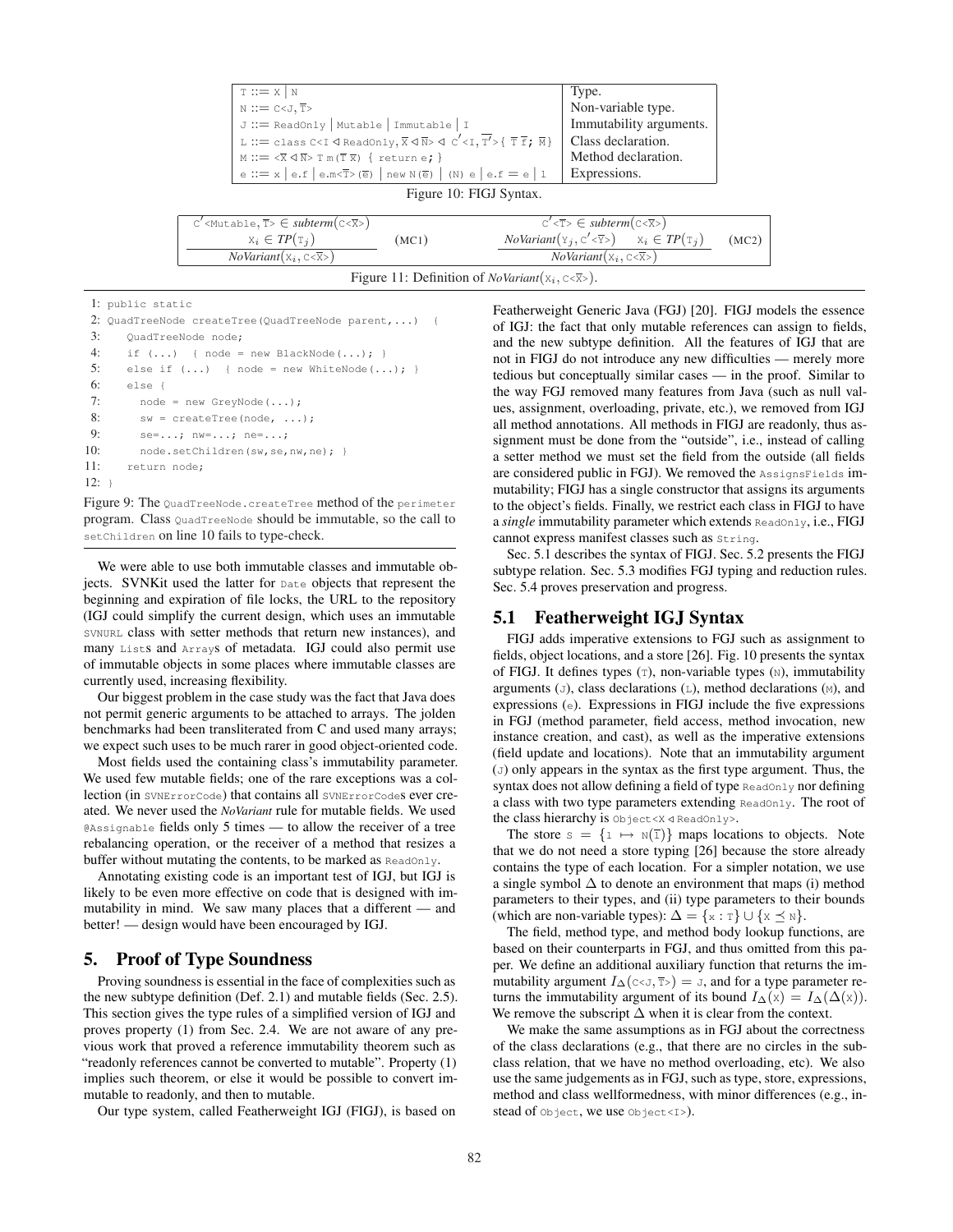Fig. 11 defines which type parameters are no-variant. We use two auxiliary functions: (i)  $TP(\text{t})$  is the set of type parameters in  $T$ , (ii) *subterm*(N) is the set of all subterms of types in *fields*(N). (We do not need to consider the superclass as in the NOVARIANT RULE because *fields* includes all the fields of the superclass as well.)

After *NoVariant* reaches a fixed point, we define *CoVariant* as the negation of *NoVariant*. In order for the class declarations to be wellformed, the immutability parameter must always be covariant (see COVARIANT RULE): *CoVariant* $(x_1, c \le x)$  for any class c.

FIGJ is more strict than FGJ regarding method overriding when the signature contains covariant type parameters, i.e., FIGJ requires that the *erased signature* of an overriding method (excluding novariant type parameters) does not change (see ERASED-SIGNATURE RULE).

## 5.2 Subtyping

Fig. 12 shows FIGJ subtyping rules. The first four rules are the same as FGJ rules. Additionally, two special classes - Mutable and Immutable— are considered a separate class hierarchy extending ReadOnly. The rule S1 is a formalization of Def. 2.1. We write  $\tau \preceq \tau'$  as a shorthand for  $\Delta \vdash \tau \preceq \tau'$ . Observe that the subtype relation is reflexive and transitive. Note that from rule S1 and the COVARIANT RULE we have that

if  $I \preceq I'$ , then  $C < I$ ,  $\overline{T} > \preceq C < I'$ ,  $\overline{T} >$ .

Observe in rule S1 that the requirement Immutable  $\preceq$  T'<sub>1</sub> is equivalent to  $T_1 \neq$  Mutable and  $T_1 \neq I$ , because an immutability argument can have only four values according to the syntax rule for J in Fig. 10.

In FGJ, if  $A \preceq B$  and f is a field of B, then the type of field f in A and B is exactly the same, i.e.,  $A.f = B.f$ . In FIGJ, we prove instead that  $A.f \leq B.f.$  For instance, consider the field edges on line 11 of Fig. 4, and the following two references:

Graph<Mutable> mutG; Graph<ReadOnly> roG;

// mutG.edges *has the type* List<Mutable,Edge<Mutable>>

// roG.edges *has the type* List<ReadOnly,Edge<ReadOnly>>

#### And indeed the first is a subtype of the latter.

LEMMA 5.1. Let  $\texttt{T} \preceq \texttt{T}'$ ,  $\texttt{F}' \in \text{fields}(\texttt{T}')$ . Then  $\texttt{F} \in \text{fields}(\texttt{T})$ *and*  $\mathbf{F} \preceq \mathbf{F}'$ .

PROOF. It is trivial to prove that field  $\epsilon$  exists in *fields*( $\tau$ ). We will prove that  $F \preceq F'$  by induction on the derivation of  $T \preceq T'$ . Consider the last rule in the derivation sequence. The proof for the first six rules is immediate from the definition of *fields* and the fact that subtyping is transitive.

Now consider rule S1, where  $\tau = c \langle \overline{v} \rangle$ , and  $\tau' = c \langle \overline{v'} \rangle$ :

$$
v_i = v'_i \text{ or}
$$
  
(
$$
[mmutable \leq v'_1 \text{ and } v_i \leq v'_i \text{ and } Covariant(x_i, c < \overline{x}^>)
$$
) (2)

Let v denote the type of field  $\epsilon$  in  $c \le x$ . Then,  $\epsilon = [\overline{v}/\overline{x}]v$  and  $\epsilon' =$  $\left[\overline{U'}/\overline{X}\right]$ v. We wish to prove that  $F \preceq F'$ .

We will prove by induction (on the subterm size) that for every subterm  $A < \overline{S}$  in  $V$ ,

$$
[\overline{U}/\overline{X}]_{A<\overline{S}>\leq [\overline{U'}/\overline{X}]_{A<\overline{S}>}. \tag{3}
$$

From (3), we will be able to conclude that  $[\overline{u}/\overline{x}]_V \preceq [\overline{u'}/\overline{x}]_V$ , i.e.,  $_F \preceq$  $F'$ . In order to apply rule S<sub>1</sub> on (3), we need to prove that for all j:

$$
[\overline{v}/\overline{x}]s_j = [\overline{v'}/\overline{x}]s_j \text{ or } (\text{Immutable} \preceq [\overline{v'}/\overline{x}]s_1 \text{ and } (\overline{v}/\overline{x}]s_j \preceq [\overline{v'}/\overline{x}]s_j \text{ and } \text{Covariant}(x_j, \text{A} < \overline{v} >))
$$
\n(4)

Let *j* be fixed. If for all  $i, x_i \notin TP(s_j)$  or  $u_i = u'_i$ , then  $[\overline{u}/\overline{x}]s_j =$  $\overline{U'}/\overline{X}$  s<sub>j</sub>, and we proved (4) for this j. Thus, exists i for which hold

| $\cdots$ | $\Delta, s \vdash e : \tau$ $I(\tau) =$ Mutable | $(T$ -FIELD-SET) |
|----------|-------------------------------------------------|------------------|
|          | $\Delta$ , s $\vdash$ e. $f_i = e'$ : T'        |                  |

Figure 13: Typing Rules (only T-FIELD-SET was modified).

| $S[1] = N(\overline{1})$ $I(N) =$ Mutable                                                                                                                                                 |                  |  |  |
|-------------------------------------------------------------------------------------------------------------------------------------------------------------------------------------------|------------------|--|--|
| $\text{fields}(\mathbf{N}) = \overline{\mathbf{T}} \overline{\mathbf{f}} \quad \mathbf{s}' = \mathbf{s}[\mathbf{1} \mapsto [\mathbf{1}'/\mathbf{1}_i] \mathbf{N}(\overline{\mathbf{1}})]$ | $(R$ -FIELD-SET) |  |  |
| $1.f_i = 1', S \rightarrow 1', S'$                                                                                                                                                        |                  |  |  |
| Figure 14: Reduction Rules (only R-FIELD-SET was modified).                                                                                                                               |                  |  |  |

both  $\mathbf{u}_i \neq \mathbf{u}'_i$  and

$$
x_i \in TP(s_j). \tag{5}
$$

From (2) and  $\mathbf{u}_i \neq \mathbf{u}'_i$ , we have that

$$
\text{Immutable} \leq \mathbf{U}_1' \text{ and } \text{Covariant}(\mathbf{X}_i, \mathbf{C} < \overline{\mathbf{X}}). \tag{6}
$$

If *NoVariant*( $Y_i$ ,  $A \le Y$ ), according to rule MC2 in Fig. 11 and (5), we have *NoVariant* $(x_i, c \le \overline{x})$ , which contradicts (6). Thus,

$$
Covariant(\mathbf{Y}_j, \mathbf{A} < \overline{\mathbf{Y}}). \tag{7}
$$

We consider all 4 options for the immutability argument  $s_1$  to prove

$$
\text{Immutable} \leq [\overline{U'} / \overline{X}]s_1. \tag{8}
$$

If  $s_1$  = ReadOnly or  $s_1$  = Immutable, then (8) holds. If  $s_1$  = Mutable, then according to rule MC1 in Fig. 11 and (5), we have *NoVariant*( $X_i$ ,  $C \le \overline{X}$ ), which contradicts (6). If  $S_1 = I = X_1$ , then  $[\overline{U'}/\overline{X}]s_1 = U'_1$ , and from (6) we proved (8).

If  $s_j$  is some type parameter  $x_k$ , then

$$
[\overline{\mathbf{u}}/\overline{\mathbf{x}}] \mathbf{s}_j \preceq [\overline{\mathbf{u}}'/\overline{\mathbf{x}}] \mathbf{s}_j,\tag{9}
$$

because from (2) we have  $\mathbb{U}_k \preceq \mathbb{U}'_k$ . If  $\mathbb{S}_j$  is a non-variable type, then from the induction hypothesis, we also have (9). Using, (7), (8), and (9), we proved (4) for this  $j$ .  $\Box$ 

In a legal assignment  $e_1 \cdot f = e_2$ , where  $e_1 : T$ , we have that  $I(T) =$ Mutable. Lem. 5.2 proves that in all subtypes  $T' \preceq T$ , the field f does not change covariantly.

LEMMA 5.2. *Let*  $\Delta \vdash$   $\substack{T \leq T'$ ,  $\substack{F' \in \mathit{fields}(bound_{\Delta}(\substack{T'$ <sup> $\substack{F' \in \mathit{f} \in \mathit{f}$  (*bound*<sub> $\Delta}(\substack{T'$ <sup> $\substack{F \in \mathit{f} \in \mathit{f} \in \mathit{f} }}$ </sup></sub></sup>  $\mathit{fields}(bound_\Delta(\texttt{T}))$ *, and*  $I(\texttt{T}') = \texttt{Mutable}$ *. Then*  $\texttt{F} = \texttt{F}'.$ 

PROOF. By induction on the derivation of  $\Delta \vdash$   $\tau \preceq \tau'$ , similarly to Lemma A.2.8 in [20]. Because  $I(\tau') =$  Mutable, whenever rule S1 is applied, it can never be that  $\Delta$   $\vdash$  Immutable  $\preceq$  T'<sub>1</sub>, thus we need to consider the same set of subtyping rules as in FGJ.  $\Box$ 

#### 5.3 FIGJ Typing and Reduction Rules

Fig. 13 and Fig. 14 present FIGJ typing and reduction rules. Rule T-FIELD-SET checks at "compile-time" that only a mutable expression can set a field, whereas R-FIELD-SET checks at "run-time" that only fields of a mutable object can be set. Note that only objects have an immutability at run-time, not locations.

#### 5.4 FIGJ Type Soundness

Type preservation states that if an expression reduces to another expression, then the latter is always a subtype of the former.

THEOREM 5.3. *(Type Preservation) If*  $\Delta$ , s  $\vdash$  e :  $\text{T}$  *and* e, s  $\rightarrow$  $\mathbf{e}', \mathbf{s}'$ , then  $\exists \mathbf{t}'$  such that  $\Delta \vdash \mathbf{t}' \preceq \mathbf{t}$  and  $\Delta, \mathbf{s}' \vdash \mathbf{e}' : \mathbf{t}'.$ 

PROOF. By induction on the derivation of  $e, s \rightarrow e', s',$  similarly to the proof of Theorem 3.4.1 in [20], which uses Lemma A.2.8 on page 436 for the case of a field access. Lemma A.2.8 states that the type of a field does not change in a subclass, but the proof is still valid if the type of a field changes covariantly, as we have proven in Lem. 5.1. Our proof also needs to consider field assignment in R-FIELD-SET, for which we use Lem. 5.2 which showed that fields that are assigned are no-variant.  $\square$